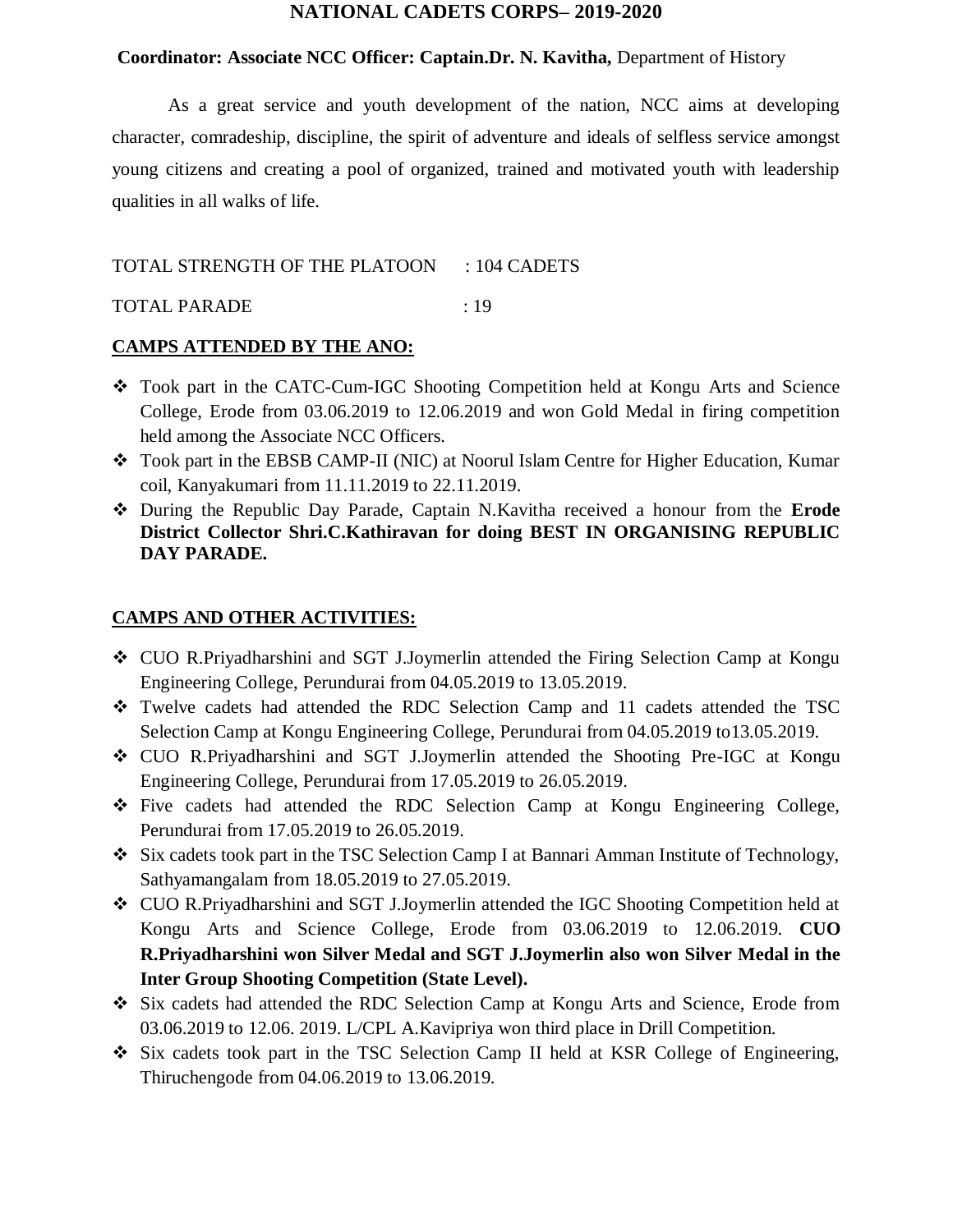- $\div$  Six cadets took part in the TSC Selection Camp III held at SNS College of Technology, Coimbatore from 15.06.2019 to 24.06.2019.
- CUO R.Priyadharshini and SGT J.Joymerlin attended the CATC- Cum-**South Zone Shooting Capsule** held at Kongu Engineering College, Perundurai from 17.06.2019 to 26.06.2019. **CUO R.Priyadharshini won Gold Medal.**
- On 21.06.2019, 59 cadets had participated in International Yoga Day celebration at AET Matriculation and Higher Secondary School, Erode.
- Five cadets had attended the CATC- Cum- Group TSC Launch Camp held at PSG College of Technology, Coimbatore from 29.06.2019 to 08.07.2019.
- CUO R.Priyadharshini and SGT J.Joymerlin took part in the All India G.V.Mavalankar Shooting (practice) Camp at PSG College of Technology, Coimbatore from 29.06.2019 to 08.07.2019.
- ◆ CUO R.Priyadharshini and SGT J.Joymerlin took part in the 45<sup>th</sup>Tamilnadu State Shooting Championship Competition held at PSG College of Technology, Coimbatore from 27.07.2019 to 03.08.2019.
- Three cadets took part in the TSC DTE Training Camp I at NTA, Idayapatti, Madurai from 01.08.2019 to 10.08.2019.
- Four cadets took part in the RDC Selection Camp at Kongu College of Engineering and Technology from 02.08.2019 to 11.08.2019.
- CUO R.Priyadharshini and SGT J.Joymerlin attended the Firing Launch Camp for IDSSC held at Kongu Engineering College, Perundurai from 02.08.2019 to 11.08.2019.
- **From 09.07.2019 to 18.07.2019,the cadets SGT M.Anbumani, L/CPL K.Aruna, L/CPL M.Jayavarshini, and L/CPL S.Pooja Sri Devi attended the CATC-Cum-IGC- TSC at NTA Idayarpatti, Madurai. L/CPL M.Jayavarshini won Silver Medal in Health and Hygiene Competition (State Level).**
- **Enrollment for the academic year took place on 10.07.2019, in which 35 cadets were enrolled.**
- Ninety Seven cadets took part in A Special Programme on "Pollution Free World" on 10.07.2019 with Dr.N.Rajkumar, M.Tech., Ph.D., Tamilnadu Pollution Control Board, Erode. Dr.N.Maragatham, the Principal of VCW joined hands with the awareness team.
- Fifteen cadets took part in the Independence Day Parade held at V.O.C. Park along with the Police Contingent, Erode and 27 cadets took part in the Independence Day March at Vellalar College for Women.
- Six cadets took part in the RDC Training Camp I held at RVS Technical Campus, Coimbatore from 17.08.2019 to 26.08.2019.
- L/CPL M.Jayavarshini and L/CPL S.Pooja Sri Devi took part in the TSC- DTE Launch Camp at NTA, Idayapatti, Madurai from 04.09.2019 to 13.09.2019.
- Three cadets took part in the RDC Training Camp II at Sree Narayana Guru College, Coimbatore from 07.09.2019 to 16.09.2019.
- **CPL M.Jayavarshini and L/CPL S.Pooja Sri Devi attended the All India Thal Sainik Camp at Delhi Cantt, New Delhi from 16.09.2019 to 27.09.2019.**
- **L/CPL M.Jayavarshini won Bronze Medal in Health and Hygiene Competition and L/CPL S.Pooja Sri Devi won Silver Medal in Obstacles Competition in All India Thal Sainik Camp.**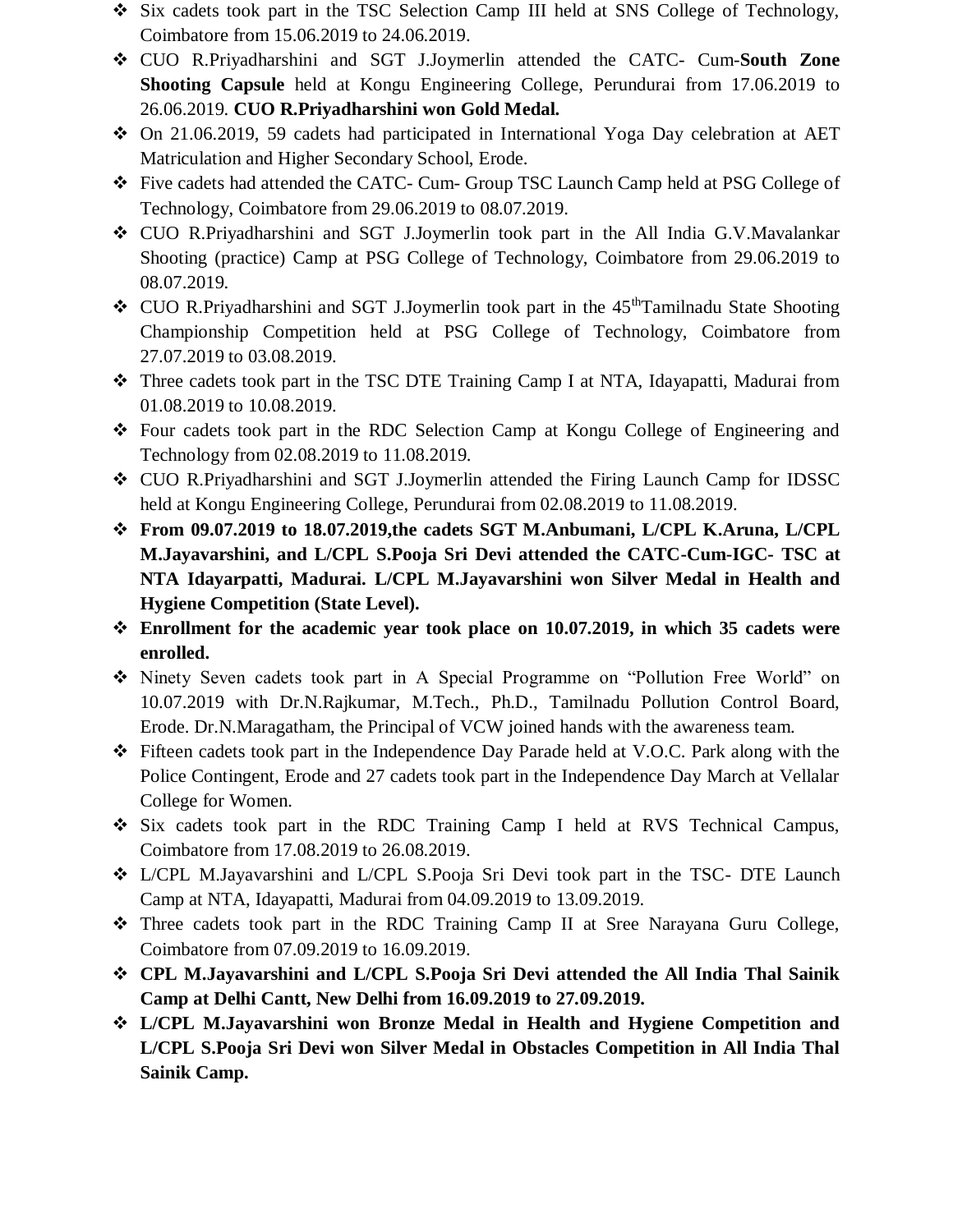- L/CPL A.Kavipriya and L/CPL R.Laxjeshwari took part in the RDC Training Camp III AT Angel College of Engineering and Technology, Tirupur from 20.09.2019 to 29.09.2019.
- L/CPL R.Laxjeshwari took part in the RDC Training Camp I at Vel Tech Engineering College, Avadi, Chennai from 31.10.2019 to 09.11.2019.
- SGT M.Anbumani took part in the Special **NIC held at Jaisalmer, Rajasthan** from 01.11.2019 to 12.11.2109.
- Four cadets took part in the **EBSB II (National Integration Camp) held at Noorul Islam Centre for Higher Education, Kumara coil, Kanyakumari from 11.11.2019 to 22.11.2019.**
- Eleven cadets took part in the CATC-Cum- ALC Camp and 2 cadets attended **Advance Leadership Camp held at Hindustan College of Engineering,** Coimbatore from 08.12.2019 to 17.12.2019.
- Eleven cadets took part in the CATC-Cum-Camp Kongu Engineering College, Perundurai from 03.02.2020 to 12.02.2020.

#### **OTHER ACCOMPLISHMENTS:**

- On 04.07.2019, SUO S.Venothini and SGT A.Dhivya as Pilot received the Chief Guest and 8 cadets honoured the Chief Guest with rifle drill and they were followed by 20 cadets in the bandset.
- Twenty cadets in bandset and 85 cadets took part in the **World Population Day Rally** from Thindal to Sengodampallam on 11.07.2019. The Chief Guests were Shri.C.Kathiravan IAS., honourable District Collector of Erode, S.Kavitha (District Revenue Officer), T.Ramamani (District Associative Director), Mr.Rajasekar (Deputy Director of Family Welfare).
- To promote "Swatch Bharat Abhiyan", 45 cadets had involved themselves in the Cleaning process at Keel Thindal, Erode on 16.07.2019.
- Twenty Five cadets took part in the "Swachh Bharat Programme" by cleaning a library at Thindal, Erode on 17.07.2019.
- On 18.07.2019, 51 cadets took part in the "Swachh Bharat Programme" and cleaned the surrounding of Mel Thindal Odai, Erode.
- Twenty Six cadets had involved themselves in cleaning the K.S.Nagar surrounding, on 19.07.2019.
- On 20.07.2019, 24 cadets took part in the "Swachh Bharat Programme" (Solid Waste Management) by cleaning the Sengodampallam surroundings in Erode.
- \* Twenty Seven cadets took part in the "Swachh Bharat Programme" by cleaning the Government Higher Secondary School, at Thindal on 21.07.2019 and created awareness among the students.
- $\div$  On 22.07.2019, 25 cadets had involved themselves in cleaning the surroundings of Vidhya Nagar, Erode.
- Twenty Three cadets took part in the "Swachh Bharat Programme" by cleaning a temple in Thindal on 23.07.2019.
- On 24.07.2019, 27 cadets took part in the "Swachh Bharat Programme" by cleaning the S.Kathi Nagar surroundings, Erode.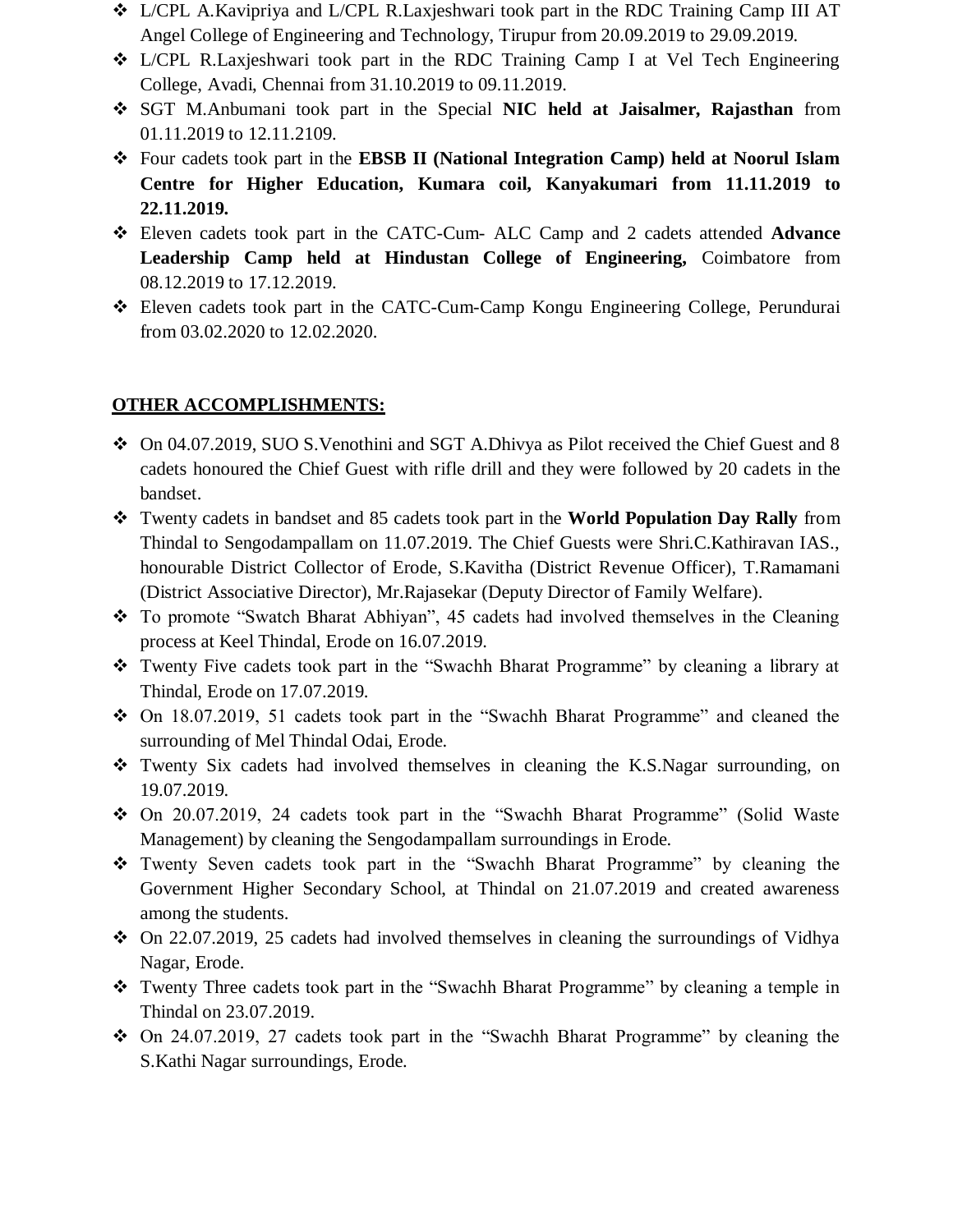- Sixteen cadets took part in the "Swachh Bharat Programme" by cleaning the school surroundings in Thindal on 25.07.2019.
- On 26.07.2019, 25 cadets had involved themselves in cleaning the Children Park at Thindal.
- On 27.07.2019, 25 cadets took part in the "Swachh Bharat Programme" by cleaning the primary Health Centre at Thindal.
- Forty Six cadets took part in the "Swachh Bharat Programme" by cleaning the Mahakavi Bharathiyar street, Erode on 28.07.2019.
- On 29.07.2019, 25 cadets took part in the "Swachh Bharat Programme" by cleaning the Lakshuman Nagar, Erode.
- Twenty Seven cadets took part in the "Swachh Bharat Programme" by cleaning the Statue at Thindal on 30.07.2019.
- On 31.07.2019, 15 cadets had involved themselves in the "Swachh Bharat Programme" by cleaning the main road at Thindal and created awareness among the people.
- Eighty eight cadets took part in the **"Leadership at 5000 feet"** Programme at Vellalar College for Women on 03.08.2019. The Chief Guest was Captain. Shashidharan Thambuswamy, Inspirational Speaker, Dubai. Thiru.S.D.ChandraSekar, Vellalar Educational Trust, Erode and Dr.N.Maragatham, the Principal of Vellalar College for Women.
- On 05.08.2019, 53 cadets took part in the **celebration of Defence Personal Day**, with our ANO Captain.(Dr)N.Kavitha as the Chief Guest to Day and Dates Club.
- On 21.08.2019, SUO S.Venothini and SGT A.Dhivya as Pilot received the Chief Guest our Honourable Chief Minister of TamilNadu Mr.K.Palanisamy for the 50<sup>th</sup> Golden Jubilee Celebration at Vellalar College for Women and they were followed by 21 cadets in the bandset.
- On 22.08.2019, SUO S.Venothini and SGT A.Dhivya as Pilot received the Chief Guest Mr.S.Muthusamy, Ex- Minister of TamilNadu for the 50<sup>th</sup> Golden Jubilee Celebration and they were followed by 21 cadets in the bandset.
- On 23.08.2019, SUO S.Venothini and SGT A.Dhivya as Pilot received the Chief GuestDr.P.Jothimani Ex-Judge, High court, Chennai for the  $50<sup>th</sup>$  Golden Jubilee Celebration and they were followed by 20 cadets in the bandset.
- On 24.08.2019, SUO S.Venothini and SGT A.Dhivya as Pilot received the Chief Guest Mr.B.K.Krishnaraj Vanavarayar, Head of Bharathiya Vidhya Bhavan, Coimbatore for the 50<sup>th</sup> Golden Jubilee Celebration and they were followed by 21 cadets in the bandset.
- On 25.08.2019, SUO S.Venothini and SGT A.Dhivya as Pilot received the Chief Guest Mr.P.Sathasivam Governor, State of Kerala for the  $50<sup>th</sup>$  Golden Jubilee Celebration at Vellalar College for Women, Erode. 8 cadets honoured the Chief Guest with guard and 20 cadets followed with bandset.
- On 21.09.2019, 45 cadets took part in the **Swatch Bharat Programme Nukad Nataks**"To Keep India Clean Dramas" and 28 cadets performed the Street Play at Erode Railway Junction to create awareness among the public to keep India Clean. The Chief Guest of the Program was Mr. Dinesh Vijayashelan, Chief Dippo Officer, Erode.
- $\div$  On 02.10.2019, 13 cadets took part in the bandset and 56 cadets took part in the rally on "Gandhi Jayanthi" from Corporation Office, Erode to Senguthar Boys Higher Secondary School, Erode. Dr.M.Elangovan, B.V.S.C, Commissioner, Erode was the Chief Guest of the Programme.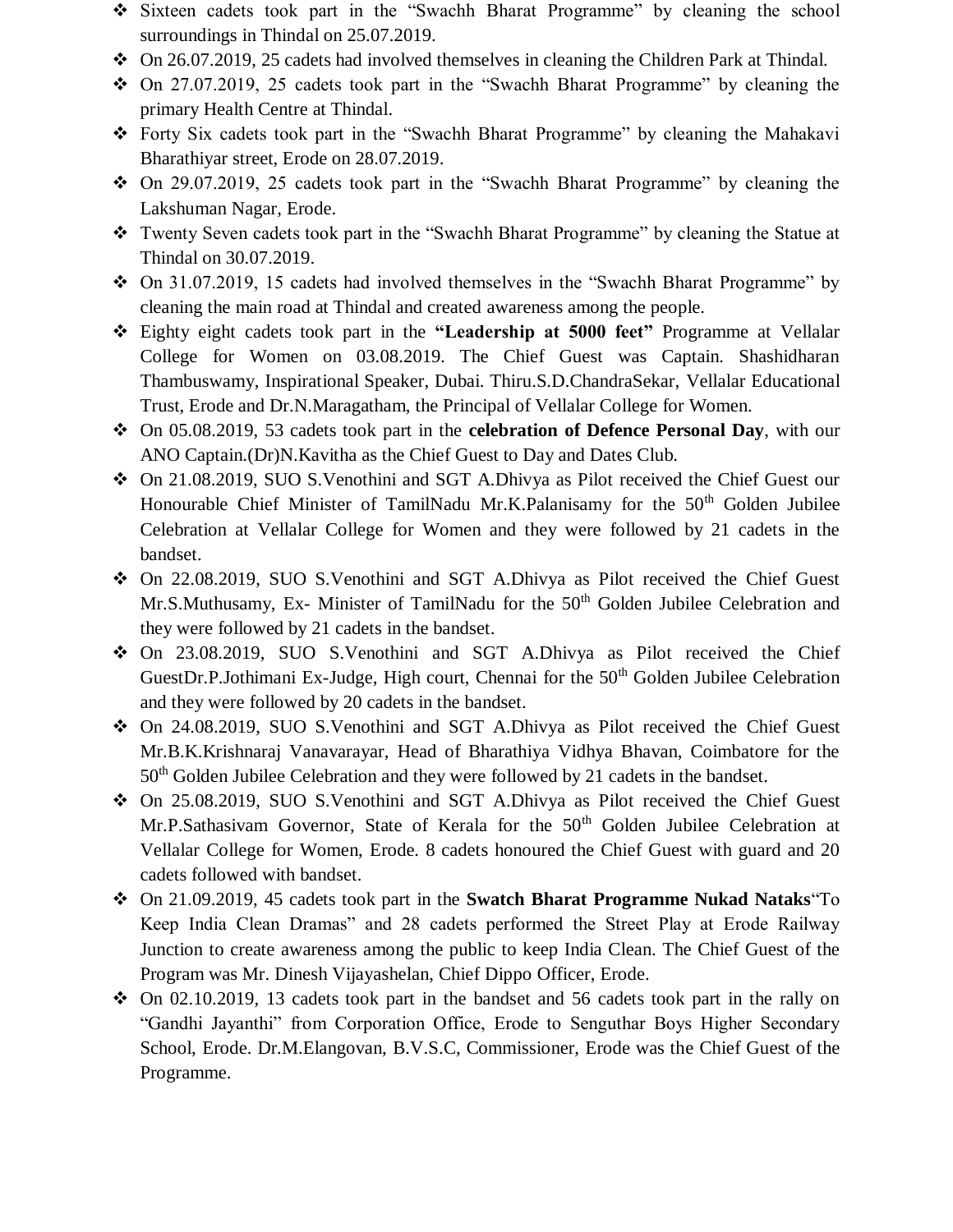- Sixty Five cadets took part in the "Swachh Bharat" Programme at Erode Railway Junction on 05.12.2019. The Chief Guests were V.S.Swetha and Buvaneshwari, Health inspector, Erode, M.Saravanakumar, Chief Commercial Inspector and A.Senthamizh Selvan, Deputy Station Manager.
- Seventy One cadets took part in the **"Swachh Bharat" Plogging rally** from CN College, Erode to 15TN Battalion, Erode on 07.12.2019.
- On 09.12.2019, 50 cadets took part in the Awareness Programme on **"Hand Washing"** Programme at Vellalar College for Women, Erode.
- On 12.12.2019, 54 cadets took part in the **rally on "Swachh Bharat"** from CN College, Erode to V.O.C Park, Erode and created awareness among the public to keep India clean.
- Twenty Eight cadets took part in the **rally on the "ROAD SAFETY WEEK CELEBRATION"** from Kalingarayan Illam to Senguthar Higher Secondary School. The Chief Guest of the programme was MLAs K.V.Ramalingam, K.S.Thenarasu, K.Siva Subramanyam on 21.01.2020.
- On 04.01.2020, SGT A.Dhivya and L/CPL M.Haripriya as Pilot received the Chief Guest for Kural Malai First International Conference on Thirukural at Vellalar College for Women and they were followed by 20 cadets in the bandset.
- $\div$  On 26.01.2020, SGT J.Deepika and L/CPL A.Kavipriya as Pilot received the Chief Guest Lieutenant Colonel M.Babu, A.O, 15(TN) BN, NCC, Erode.8 cadets honoured the Chief Guest with Guard and 21 cadets took part in the Republic Day March in our College. CUO R.Priyadharshini, SGT J.Joy Merlin, L/CPL M.Jayavarshini, L/CPL S.Pooja Sri Devi received a honour from the Chief Guest for participating in various State and National Level Competition. 33 cadets participated in the Republic Day Parade held at V.O.C. Park along with Police Contingent, Erode. **SUO S.Venothini and L/CPL S.Pooja Sri Devi received Certificates from the Erode District Collector Shri. C.Kathiravan for participated in various National Level Competitions.**
- On 28.01.2020, 52 cadets participated in the **Trekking from Bargur- Durussampalayam at Solaganai Tribal Village in Bargur Hills** along with the Youth Hostel Organisation. The Chief Guest of the Program was Ranger Manikandan, Forest Officer. Donated Stationery Items, Slippers and Dressess to the children and parents of the Tribal Family in Tribal village.
- On 09.02.2020, SGT A.Dhivya and SGT J.Deepika as pilot received the Chief Guest Shri.P.Ravikumar, Chief General Manager, The National Small Industries Corporation, Bangalore for the 15<sup>th</sup> Graduation Day of Vellalar College of Engineering and Technology at Vellalar College for Women and they were followed by 20 cadets in the bandset.
- On 10.02.2020, SGT A.Dhivya and L/CPL A.Kavipriya as pilot received the Chief Guest Thiru.S.Sakthi Ganesan, I.P.S, Superintendent of Police, Erode District for 50<sup>th</sup> Sports Day Celebration at Vellalar College For Women, Thindal and they were followed by 21 cadets in the bandset.
- On 15.02.2020 & 16.02.2020 'B' Certificate Examination was organised in the premises of Vellalar College for Women in which 282 NCC Cadets of 15 TamilNadu Battalion NCC appeared for the exam. Among them, 20 cadets of Vellalar College for Women have appeared.